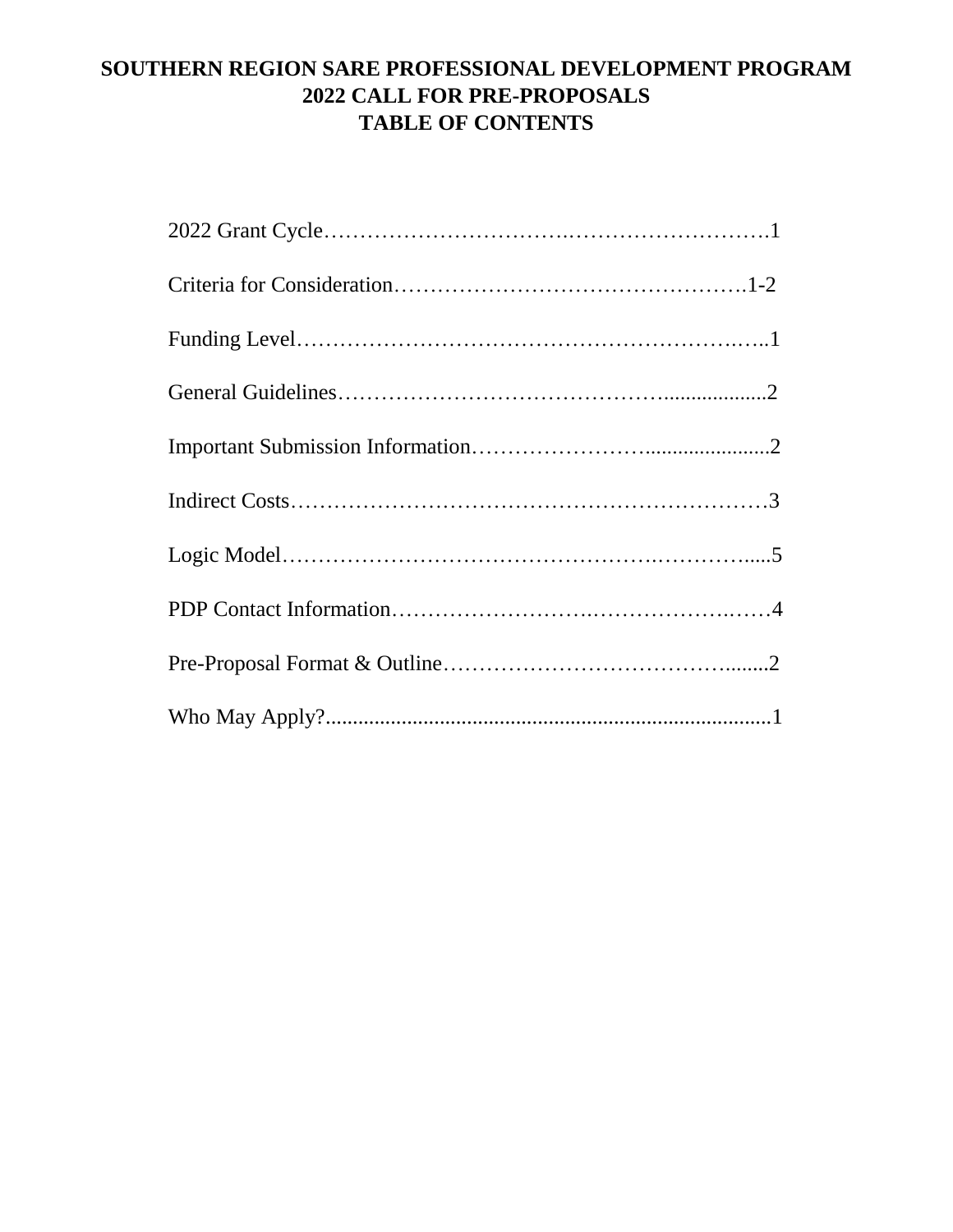# **SOUTHERN REGION SARE PROFESSIONAL DEVELOPMENT PROGRAM 2022 CALL FOR PRE-PROPOSALS PRE-PROPOSAL DEADLINE 12:00 PM EST, AUGUST 31, 2021**

The Southern Region Sustainable Agriculture Research and Education (SARE) Professional Development Program (PDP) is requesting pre-proposals for projects of one to two year(s) duration that provide training on sustainable agriculture for agricultural professionals, educators, and mentor farmers\* who serve farmers and other interested people in USDA's Southern Region. This region includes Alabama, Arkansas, Florida, Georgia, Kentucky, Louisiana, Mississippi, North Carolina, Oklahoma, South Carolina, Tennessee, Texas, Puerto Rico, the US Virgin Islands, and Virginia.

#### **2022 PDP GRANT CYCLE**

| July 16, 2021     | Call for Pre-Proposals released                |
|-------------------|------------------------------------------------|
| August 31, 2021   | PDP Pre-Proposals due                          |
| October 2021      | Pre-proposals invited to submit full proposals |
| November 15, 2021 | Full proposals due                             |
| February 2022     | Full proposals awarded                         |

### **FUNDING LEVEL**

There is no funding cap for projects. To fund a broad portfolio of projects, priority will be given to those less than \$80,000.

### **WHO MAY APPLY?**

SARE is an inclusive program and encourages pre-proposals from land grant and non-land grant universities, colleges, USDA agencies, community-based organizations, and non-governmental organizations.

### **CRITERIA FOR CONSIDERATION**

To be considered for funding, a project must meet the following five criteria:

- 1. Project outcomes must focus on developing sustainable agriculture systems or moving existing systems toward sustainability, as defined in the 1990 Farm Bill. The 1990 Farm Bill defines sustainable agriculture as an integrated system of plant and animal production practices having a site-specific application that will, over the long term:
	- satisfy human food and fiber needs.
	- enhance environmental quality and the natural resource base upon which the agricultural economy depends.
	- make the most efficient use of nonrenewable resources and on-farm resources, and integrate, where appropriate, natural biological cycles and controls.
	- sustain the economic viability of farm operations.
	- enhance the quality of life of farmers and ranchers, and of society as a whole.
- 2. A project's central purpose must be to provide or enable training to one or all of the following: Cooperative Extension Service agents, USDA field personnel from the Natural Resources Conservation Service, the Farm Service Agency and other USDA agencies, and other agricultural professionals and educators, including mentor farmers\* who will serve as trainers. Research projects and farmer-outreach or education projects do not qualify for this funding.

*\*Mentor Farmer – In Southern SARE, we use the term "mentor farmer" in addition to limited resource farmer. While there is no strict definition, we see mentor farmers as innovators in sustainable agriculture who teach others what they have learned. They may be active in a farmer's market, farmer cooperative, associations, or simply be a producer who tries innovative practices and hosts field days, trainings, demonstrations, and other events. PDP is a train the trainer program and the main idea is that mentor farmers participate in sustainable agriculture education events and take the information home to teach other producers.*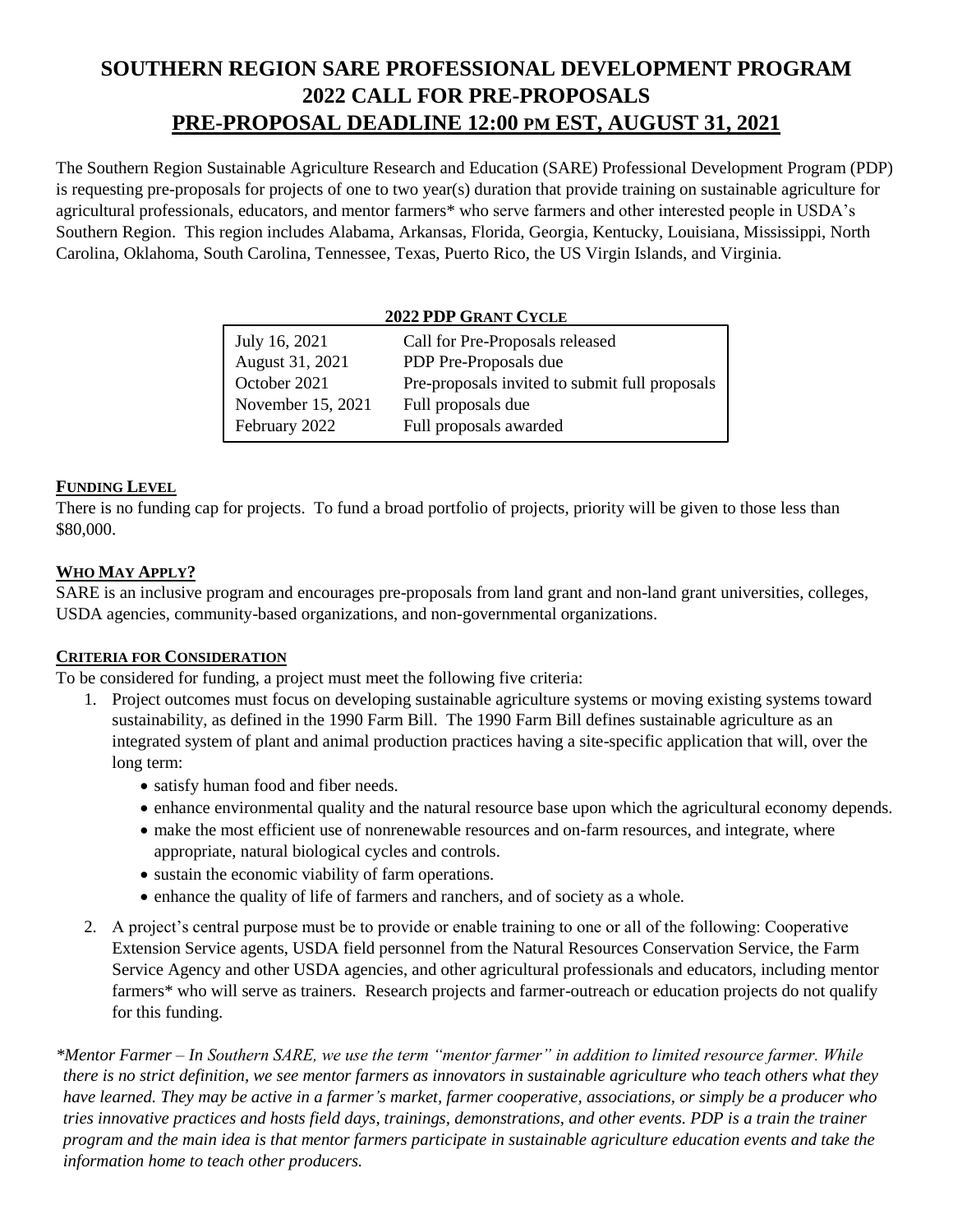3. Diversity, Equity and Inclusion- Will the Train-the-Trainer program and materials support outreach and training to underserved producers and/or increase equity in Southern agricultural systems? If yes, how? Under USDA's Section 2501 of the Food, Agriculture, Conservation and Trade Act of 1990 (FACT Act), also known as the 1990 Farm Bill, P.L. 101-624, a socially disadvantaged group is defined as: *A farmer or rancher who is a member of one or more of the following groups whose members have been subjected to racial or ethnic prejudice because of their identity as members of a group without regard to their individual qualities,* 7 U.S.C. § 2279(e).

Groups include, but are not limited to:

- African Americans
- **Hispanics**
- American Indians
- Pacific Islanders
- Alaskan Natives

• Asians

• Refugees • Immigrants

The 2014 Farm Bill expanded that definition to include military veterans.

4. Quality of Life- How will this Train-the-Trainer program lead to improved quality of life for producers, and, by extension, communities and consumers in the Southern region? See Southern SARE's [working document](https://southern.sare.org/grants/apply-for-a-grant/research-education-grants/quality-of-life/) on what quality of life means.

5. Outreach- Please indicate how you will conduct your outreach plan if you anticipate COVID-19 restrictions will prevent travel related to your outreach plan or prevent any in-person events, such as trainings, workshops, conferences, or field days.

### **IMPORTANT**

Pre-proposals must be submitted on the Southern SARE Online Proposal Submission website [https://projects.sare.org](https://projects.sare.org/)

Once you have read through this call for pre-proposals, click on the link above and follow the directions to begin your pre-proposal. Complete all of your editing and modifying before you finalize your pre-proposal. **Once your pre-proposal is finalized, it cannot be modified. Also, once the August 31, 2021 deadline passes, the online system will close and pre-proposals- even those in progress that haven't been finalized- can no longer be submitted.** Please print your pre-proposal and have it reviewed (if required) by your institution or organization, execute any necessary modifications to the pre-proposal, then perform the online submission.

### **GENERAL GUIDELINES FOR SUBMISSION OF A PRE-PROPOSAL**

All of the guidelines, program goals, and review criteria for submitting a Southern SARE PDP pre-proposal can be found in the following pages of this call for pre-proposals. Pre-proposals must include all of the elements listed in the "Pre-Proposal Format and Outline" below and comply with length restrictions. We recommend that you compose the lengthy sections of your pre-proposal in Microsoft Word, then copy and paste into the online submission forms.

Projects should include or involve the following:

- the development of a case for relevancy to southern agriculture and significance to the state(s) involved
- participation or support from both 1862 and 1890 land grant universities
- how the training need was determined
- effective participatory training methods
- systems approach that includes environmental, societal, and economic impacts to the community
- interdisciplinary efforts and multi-institutional partnerships that can endure beyond the life of the project
- farmer involvement in planning, evaluation, and delivery of training
- when possible, multiple formats should be used in the delivery of training material; while other formats are allowed, final deliverables should be in an internet-ready format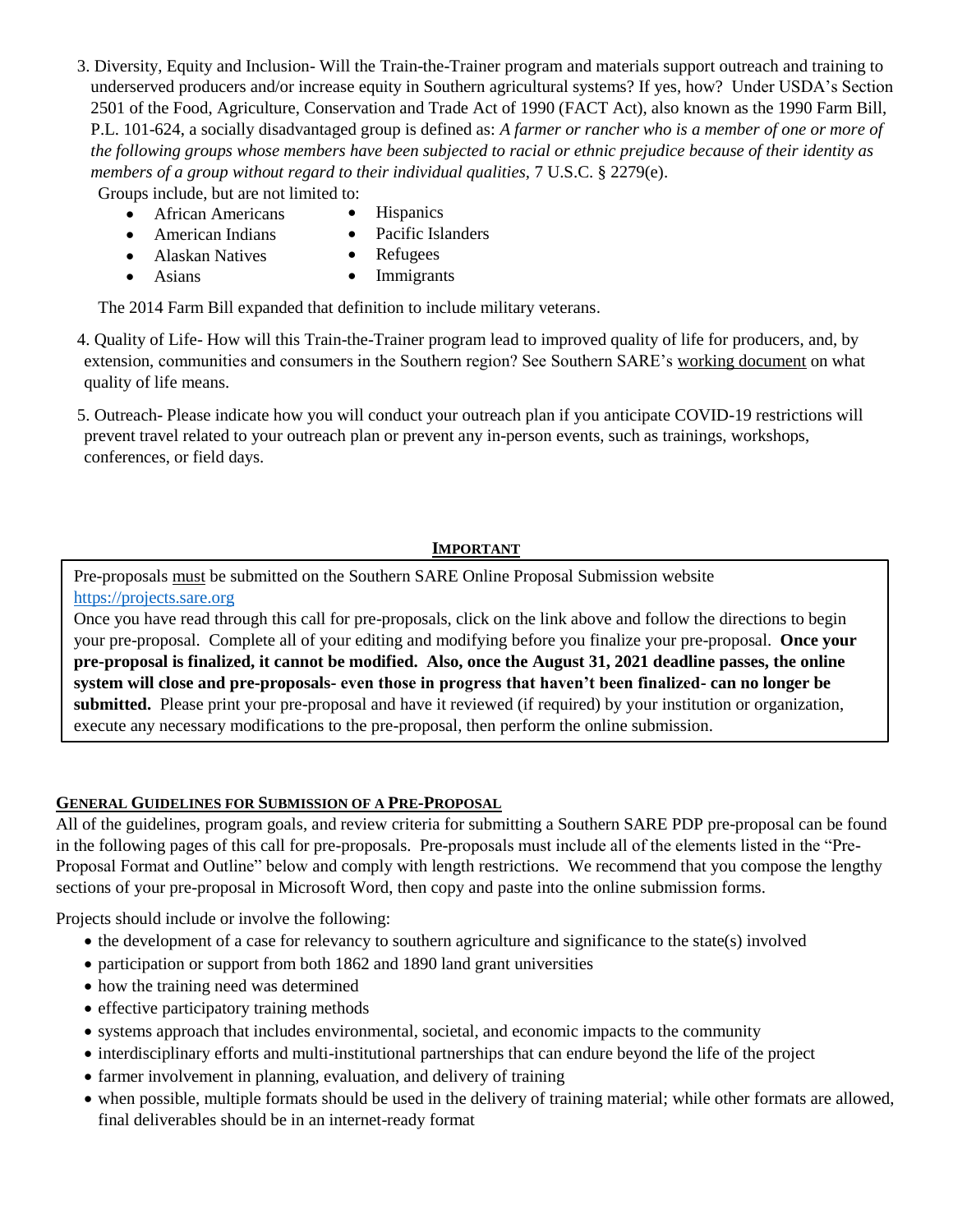#### **PRE-PROPOSAL FORMAT AND OUTLINE**

Pre-proposals should include the following elements:

- 1. **General Information** This will include the project title, project director information, institutional administrative contact (cannot be the same as the project director), institutional financial contact, and key words.  $\triangleright$  Project Director Demographic Data – This information will not be part of the review process. It will be confidential and will not appear on any copy of the submitted proposal, including the applicant's copy.
- 2. **Project Information** The project information should reflect the gist of the proposal by including the following:
	- Exercise Key collaborators and major partnership(s),
	- Project summary *(250 word limit)*
	- Project goals and objectives, include target audience, *(200 word limit)*
	- Activities proposed- how does this reach the target audience and achieve objectives *(200 word limit)*
	- How results will be evaluated *(200 word limit)*
	- Project duration and timetable State whether this will be a 1- or 2- year project. Timetable includes project schedule *(150 word limit)*
- 3. **Funding Request An itemized budget is no longer required at the pre-proposal stage.** We only require an estimate of your total funding request, as well as estimates of any funds you will budget for cooperating institutions. SARE PDP will cover indirect costs (IDC) up to 10%. Matching funds are not required. An example would look like:

Lead Institution -- \$50,000 Cooperating Institution -- \$20,000 Cooperating NGO -- \$10,000 **Total Proposed Budget Request** -- **\$80,000**

### **Indirect Costs**

USDA-NIFA will allow recovery of indirect costs. Indirect cost rates are limited to 10 percent of total direct costs. When preparing budgets, applicants should limit their requests for recovery of indirect costs to the lesser of their institution's official negotiated indirect cost rate or the equivalent of 10 percent of total direct costs. The Indirect Cost of 10 percent Total Direct Costs is the maximum allowable.

If your institution has never had a federally negotiated indirect rate agreement (NICRA), you may include indirect costs as a line item in your budget at a maximum rate of 10 percent modified total direct costs. This is the de minimus rate approved under Uniform Guidance (2 CFR 200.414). The calculation of the modified total direct cost base must adhere to the definition of modified total direct costs in 2 CFR 200.68.

### **Modified Total Direct Cost (MTDC)**

MTDC means all direct salaries and wages, applicable fringe benefits, materials and supplies, services, travel, and up to the first \$25,000 of each subaward (regardless of the period of performance of the subawards under the award). MTDC excludes equipment, capital expenditures, charges for patient care, rental costs, tuition remission, scholarships and fellowships, participant support costs and the portion of each subaward in excess of \$25,000. Other items may only be excluded when necessary to avoid a serious inequity in the distribution of indirect costs, and with the approval of the cognizant agency for indirect costs.

### **If you have any questions, please contact the Southern SARE PDP Staff:**

**DAVID REDHAGE SHELLEY SHIPMAN** SARE PDP Program Coordinator SARE PDP Program Assistant 24456 Kerr Road 24456 Kerr Rd Poteau, OK 74953-5215 Poteau, OK 74953 Phone: (918) 647-9123, ext 220 Phone: (918) 647-9123, ext 218 [dredhage@kerrcenter.com](mailto:dredhage@kerrcenter.com) [sbennett@kerrcenter.com](mailto:sbennett@kerrcenter.com)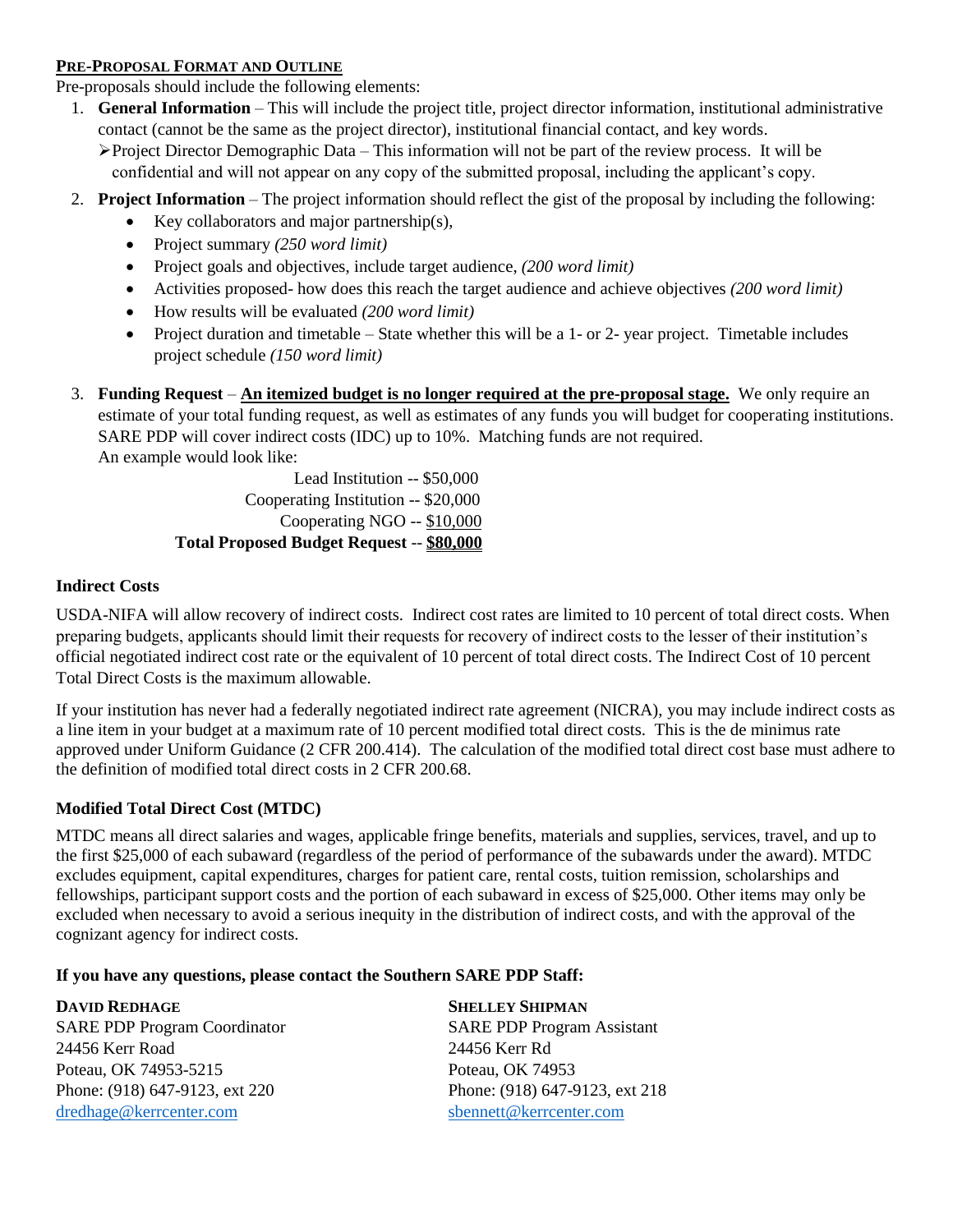# **SARE Logic Model – Professional Development Program**

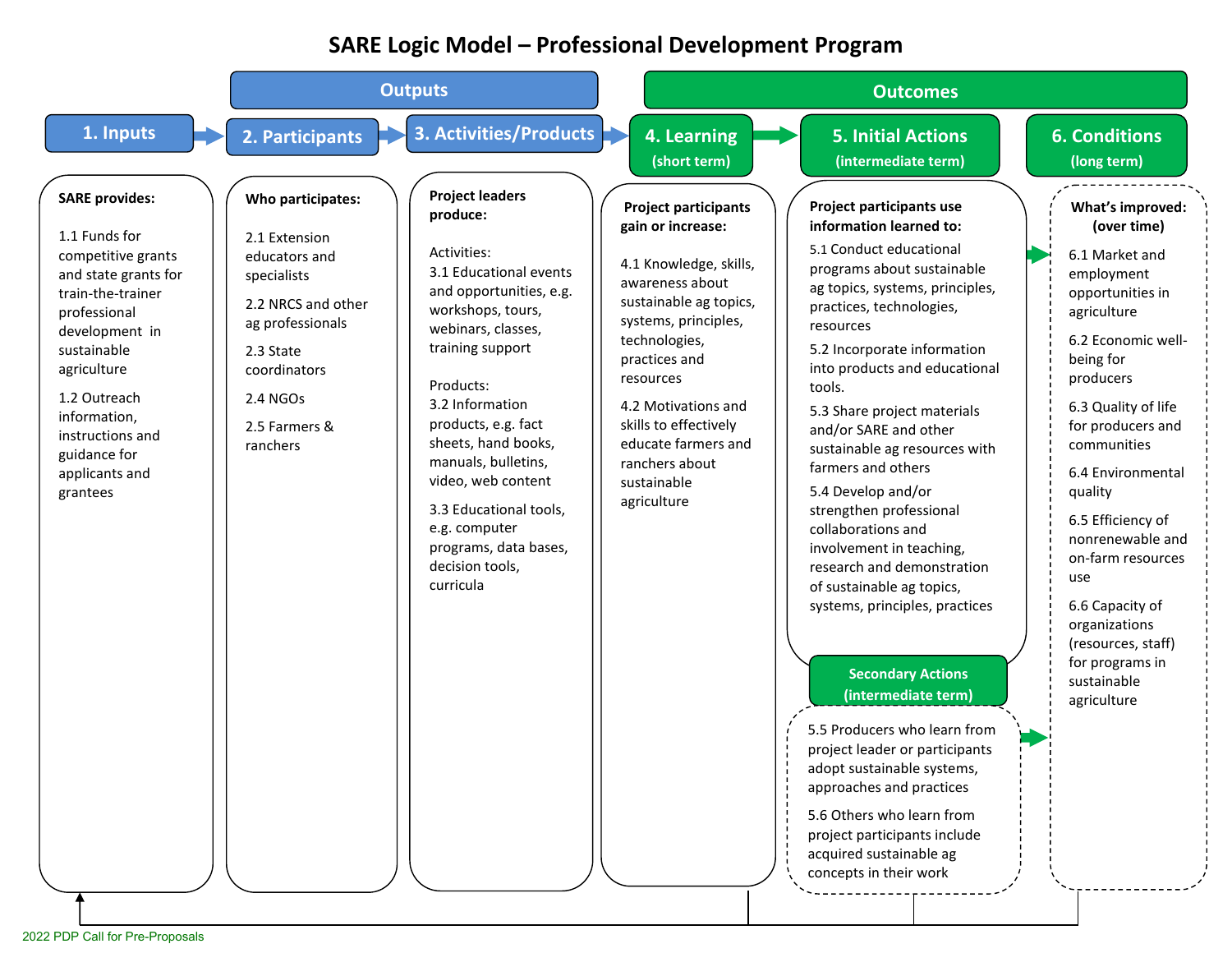### **Required Budget Narrative Checklist for PDP Grant Proposals (form updated 01/19/2021)**

**\*\*In the Budget Narrative, you must explain why each cost in the budget is needed to complete your Project. \*\***

# **PERSONNEL (LABOR): Your Institution Personnel**

- (non-employee payments are other direct costs)
	- Position or Name Salary & basis for this salary (i.e. FTE; Hourly rate,

etc.) Length of time expected to work

What will they be doing?

**Secretarial / clerical must be exceptional in nature** and justified as it relates to the project.

## **FRINGE BENEFITS** (if applicable)

Provide Total allowable fringe benefits Salary x % Rate = Benefits

# **TRAVEL**

All travel expenses associated with this request must be shown in budget narrative.

- $\Box$ How does this travel relate to your project goals/ activities (**required**)
- Destination if known
- Mileage Maximum rate is \$0.56/mi.
- Lodging # of nights  $x$  \$ per night  $x$  # of people = Lodging cost

 $\Box$ Daily Per Diem-Rate for Meals; for current rate see: [www.gsa.gov/perdiem](http://www.gsa.gov/perdiem)

 $\Box$ \***International Travel is NOT ALLOWED\***

# **MATERIALS & SUPPLIES**

State how each Material/Supply relates to the project. List Items and Cost

\* **Items normally covered under F&A**, such as office supplies, must be justified as being required by the scope of the work, can be easily identified to your specific project, and are above and beyond what would normally be covered under F&A.

## **OUTREACH**

Field Days, Workshops, Educational Brochures, Fact Sheets and other outreach activities. **\*\* No Breakfast is allowed on any Grant. \*\***

*Field Days & Workshops* – includes costs of holding a field day or workshop. (e.g. Rental of facilities, cost of refreshments, equipment or supplies needed for the field day or workshop, and any other expenses associated with the preparation and execution of educational field days or workshops.) **Provide full details** in the budget narrative. Any purchases of food or refreshments must be itemized and justified in the budget, the cost must be reasonable, and the justification must explain the estimated cost per person and why these items are necessary for the project. **Also, must show expense is for the** 

**continuity of the meeting; that meeting will be held at a remote location; and includes non-UGA employee participants.**

### **PRINTING OF BROCHURES**

List each Item and Cost Includes costs associated with printing and distribution of educational fact sheets or brochures relating to the project and sustainable agriculture.

# **MISCELLANEOUS ALL OTHER DIRECT COSTS**

Direct project charges not included in other  $\Box$ categories. Description and cost must be included in budget narrative for each item.

### Some examples of direct charges include:

*Communications* – mailings, postage, faxes, telephone *(These items are also considered direct costs and if placed in budget should be exceptional in nature and justified as it relates to the project).*

*Photocopying* – in-house copying (not commercial printing) for **materials associated to the program.**

**Service Maintenance** – Maintenance contracts in direct correlation to use of equipment for the project (e.g. 50% use of equipment for project, 50% of service contract applied to budget costs).

*Honorariums* – Provide recipient information (if known) or number expected, reason for need, and fee associated with the honorarium.

*Subcontracts:* Entities which complete a portion of the project – Include a plan of work, budget, and detailed budget narrative. Use these same required budgetary detail guidelines.

*Consultants:* Persons or Entities who provide advice for the project – Provide the name & organization of the consultant, a statement of work, funds being charged to the project. Also provide a copy of the resume or vita.

## **INDIRECT COSTS**

Section 704 of the Consolidated and Further Continuing Appropriations ACT, 2021 (P.L. 116.159) limits indirect costs to 10 percent of total direct costs provided. Therefore, when preparing budgets limit your requests for recovery of indirect costs to the lesser of your institutions' official negotiated indirect cost rate or the equivalent of 10 percent of total direct costs awarded.

If your institution has never had a federally negotiated indirect rate agreement (NICRA), you may include indirect costs as a line item in your budget at a maximum rate of 10% modified total direct costs.